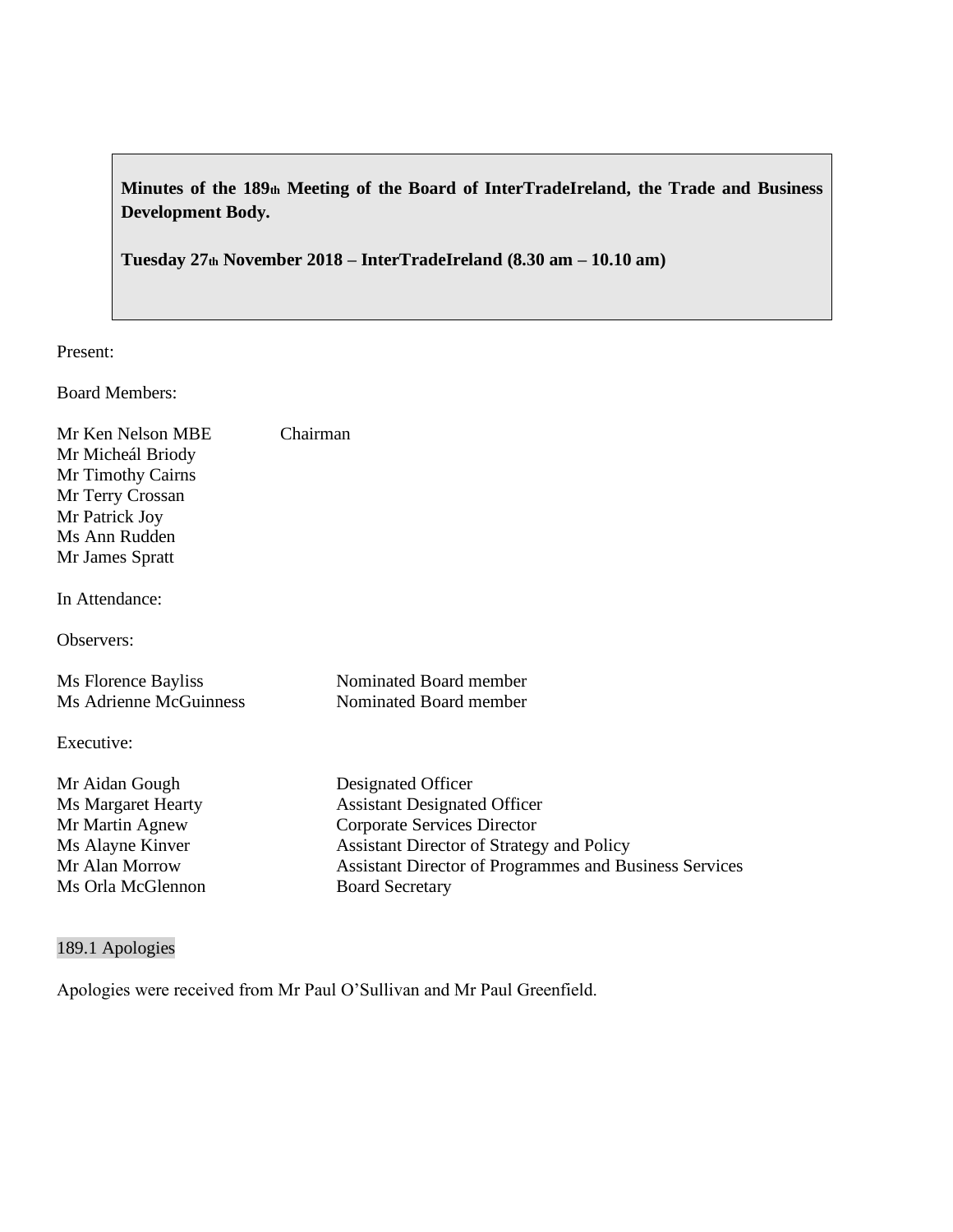#### 189.2 Opening Remarks

The Chairman welcomed all to the meeting. On behalf of the Board he expressed their condolences to Ms Hearty on the recent death of her mother.

#### 189.3 Conflict of Interest

The Chairman asked members to declare any conflicts of interest relating to today's agenda. The Chairman declared a potential conflict of interest arising from his position as CEO of LEDCOM, which is a member organisation of Enterprise Northern Ireland and is involved in the delivery of the Co-Innovate programme. Ms Ann Rudden declared a potential conflict of interest arising from her position as founder and MD of Áine Hand Made Chocolates who are participants on the Co-Innovate programme. Mr Briody also declared a potential conflict of interest arising from his position as CEO of Silver Hill Foods who are participants on the Co-Innovate programme.

No other conflicts were declared.

#### 189.4 Approval and Authorisation of the 30th October 2018 Board Minutes

The minutes of the 30th October 2018 Board meeting were agreed as a true record of the meeting and were approved by the Board and authorised by the Chairman.

### 189.5 Matters Arising

Mr Gough reported that the matter arising from the last Board meeting had been addressed.

#### 189.6 Chairman's Business

The Chairman thanked Mr Joy for his involvement in the recent Seedcorn awards ceremony which took place in St Anne's Cathedral, Belfast. The Chairman and Board asked that their appreciation be passed on to all staff involved in the extremely successful event. He also advised that he had attended the N.I. Water Supplier Engagement event in the Dunadry Hotel, Templepatrick and is due to attend the Interreg Va monitoring committee meeting in Dundalk, following the Board meeting.

#### 189.7 Designated Officer Report

Mr Gough informed the Board that having received the Investors in People accreditation, the Senior Leadership team has developed an action plan aimed at upgrading and aligning processes with our core values and performance targets. A half day staff session was held last week to update staff on new developments and activities. There was also discussion on behaviours that support our core values and recognition for staff achievements.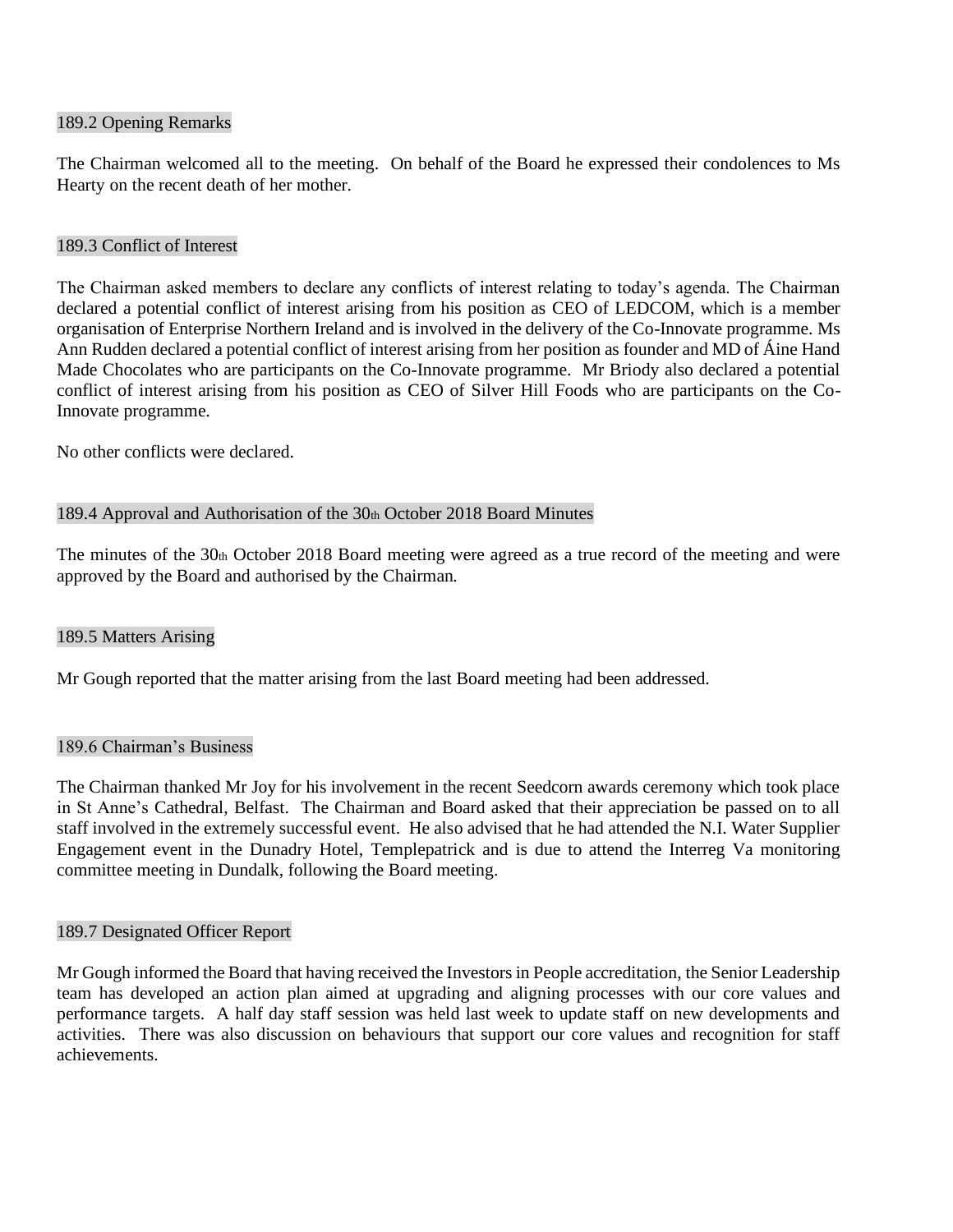The Board were informed that a more structured approach to staff information sessions was being introduced and extended to include external presenters.

Mr Gough advised that the refurbishment of the library has been completed and an informal opening of the new facility will take place on Thursday 29th November and dedicated to the memory of our esteemed colleague, Mr Paddy Savage.

The Board noted the Designated Officer's report and the Chairman thanked Mr Gough for his update.

### 189.8 Stakeholder Engagement Strategy - Phase 2

Mr Gough reported on the next phase of engagement with key stakeholders including key decision makers, key influencers and partners. He advised of the generic, positive message that outlines the growth of cross border trade, its importance for small businesses and the Body's strong performance. A specific message for the various stakeholders is being developed. The next phase of engagement will focus on developing relationships with partners and potential partners. The benefits of working together and how cross border partnerships can deliver real value will be emphasised, as will the positive impact of additional resources, including the increased supply of our ongoing programmes, the development of new initiatives and the assistance to businesses through the Brexit Advisory Service. New opportunities for cross border partnerships to be delivered through the Financial Assistance Scheme will also form part of the message.

The Board discussed the next phase of stakeholder engagement and the extensive list of stakeholders identified by the Executive. The Chairman reported that there was an opportunity for input from Board members to the list. Mr Joy recommended the addition of the Irish Exporters Association. It was suggested that the Executive should track how the Body is perceived by stakeholders. It was agreed that the updated messaging document should be shared with Board members and staff to ensure a consistency of our message.

The Board welcomed and endorsed the next phase of the Stakeholder Engagement Strategy and the Chairman thanked Mr Gough for his update.

### 189.9 Board Sub Committee Reports

### *Audit and Risk Assurance Committee Report*

Mr Crossan reported back from the Audit and Risk Assurance Committee meeting held on 30th October 2018. He advised that the 2017 audit had been certified in July 2018 with an unqualified audit report. The 2017/18 internal audit report had also received a 'satisfactory' assurance rating, which is the highest level of assurance. No major issues had been noted.

The Board noted the Audit and Risk Assurance Committee report and the Chairman thanked Mr Crossan for his update.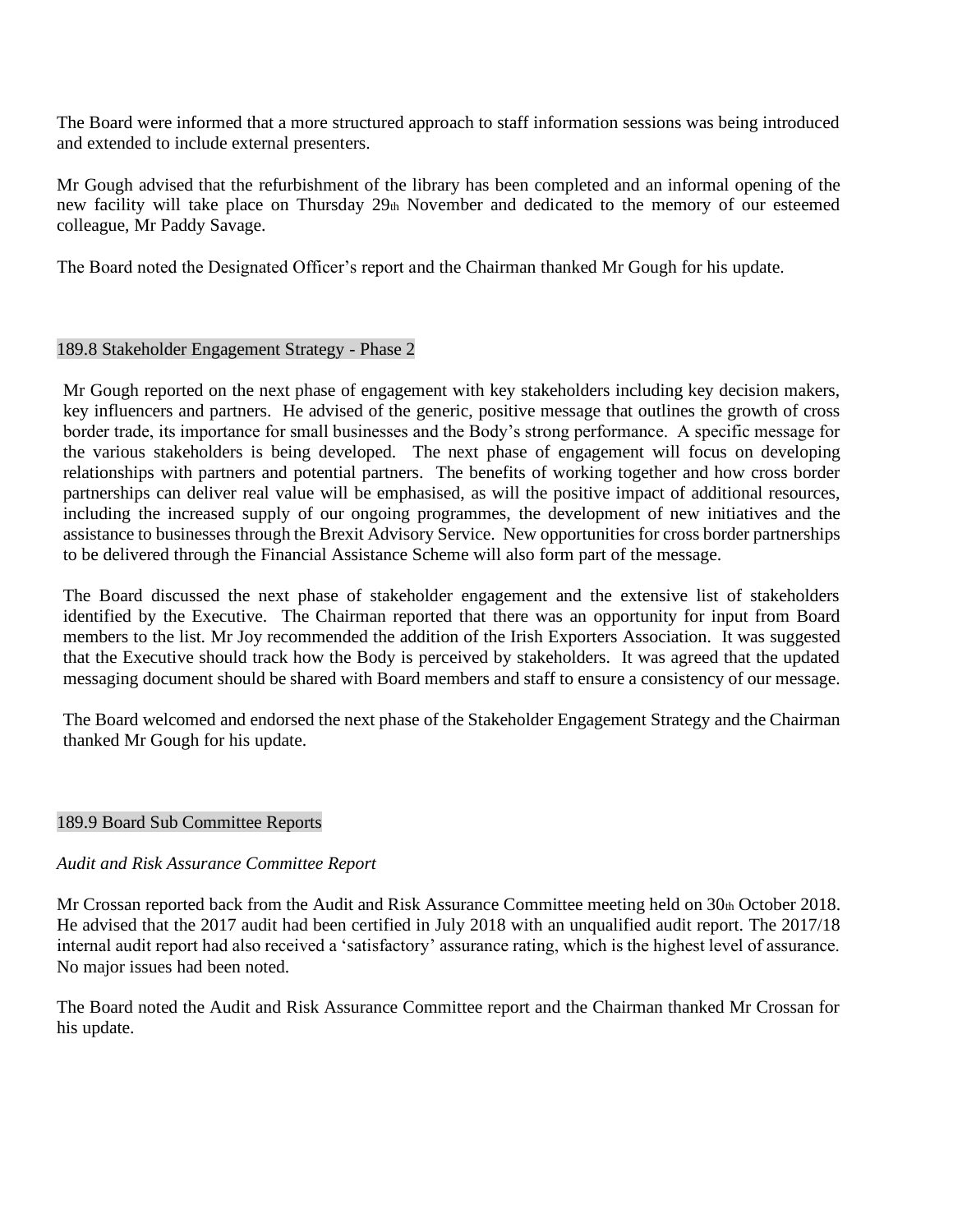### *Innovation Sub Committee Report*

Mr Morrow reported back from the Innovation Sub Committee meeting held on 30th October 2018. Fifteen new Fusion applications were considered and all were approved.

The Board noted the Innovation Sub Committee report and the Chairman thanked Mr Morrow for his update.

### *Trade Sub Committee Report*

Mr Joy reported back from the Trade Sub Committee meeting held on  $30<sub>th</sub>$  October 2018. He advised that the Committee considered fourteen new Acumen applications and all were approved. Five projects were from Northern Ireland and nine from Ireland. Mr Joy informed the Board that the committee would consider ten applications at the meeting following the Board meeting and also planned to meet again in December to consider more applications.

The Board noted the Trade Sub Committee report and the Chair thanked Mr Joy for his update.

### 189.10 For Consideration, Discussion, Decision &/or Approval

### *Shock Absorption Capacity of Firms in Ireland and Northern Ireland Report*

Ms Kerry Curran, Policy Research Manager joined the Board meeting for this agenda item and gave a presentation on the Shock Absorption Capacity of Firms in Ireland and Northern Ireland report.

She advised that the report considers productivity patterns and a risk matrix which assesses the extent to which firms would be vulnerable to external shocks such as Brexit. Ms Curran described the risk matrix of firms compiled on the basis of profit margins and sales growth performance. The matrix provides a 'heat-map' of firms, with those with lower risk absorption capacity shown to be at higher risk, and those with a higher absorbency capacity at lowest risk exposure to external shocks. Ms Curran focused in on the absorbency capacity of cross-border traders, with the research showing that for both importers and exporters across the border, similar patterns emerge. The research shows that Ireland has a higher proportion of goods firms in the lower risk groups, with the highest capacity to absorb shock, than Northern Irish goods firms. For services firms, the proportion of those in at risk groups is similar for Ireland and Northern Ireland. In addition, both Northern Ireland Goods and Services sales to Ireland have a higher proportion of at risk firms than sales to GB.

Overall the data suggests that Northern Ireland firms trading across the border with Ireland have comparatively low levels of risk absorption capacity. By way of example it was highlighted that 72.8% of imports by Northern Irish goods firms from Ireland are being undertaken by firms in lower absorptive capacity (at risk) groups. The research therefore reaffirms the findings of the previous research releases in this series which showed that small firms trading across the border were most at risk to changes in market access post Brexit.

The Chairman thanked Ms Curran for her comprehensive presentation and her work in this area.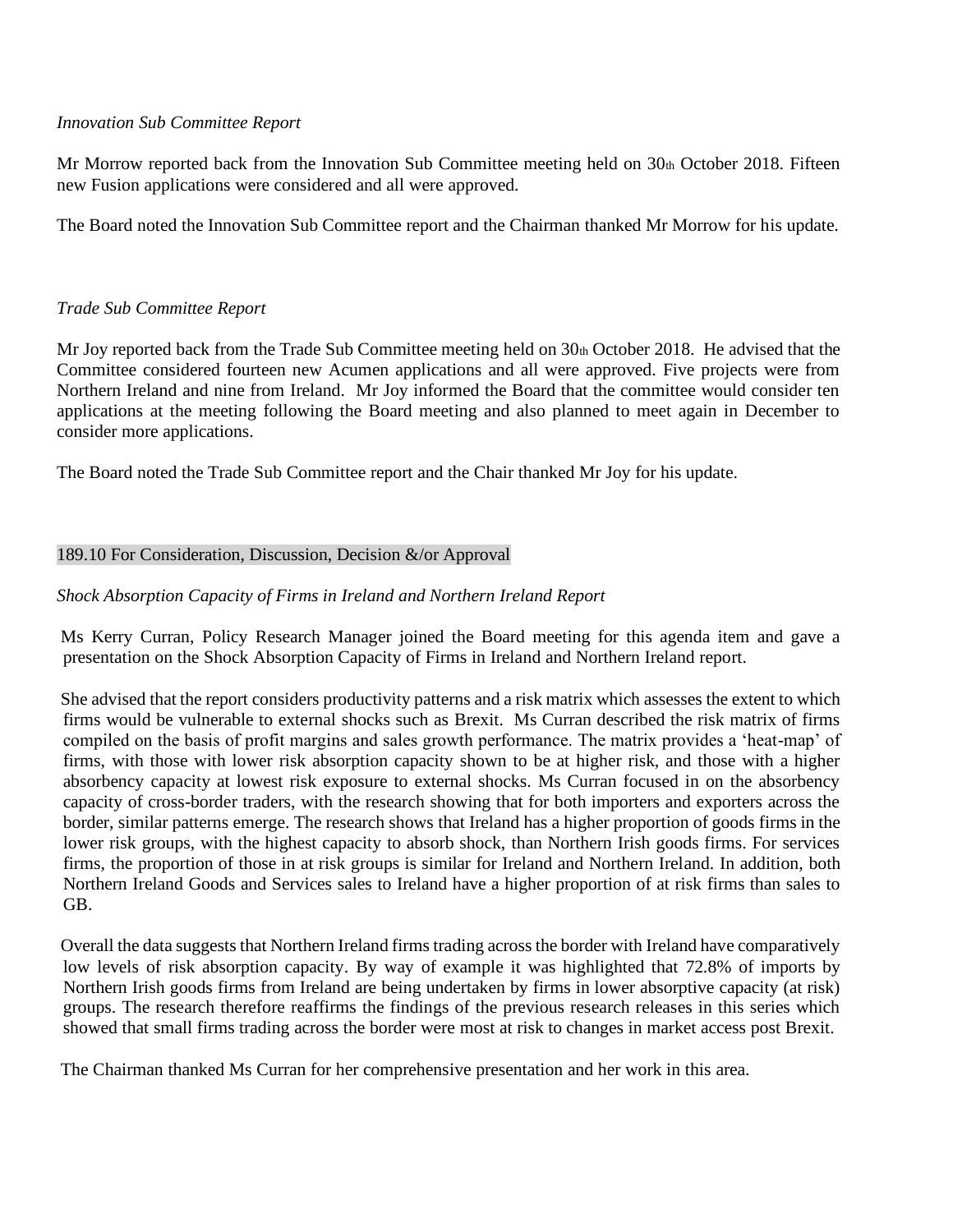### *Co-Innovate Update*

Mr Neil Ryan, Co-Innovate Programme Director joined the Board meeting for this agenda item and gave a presentation on the Co-Innovate programme. He advised that Co-Innovate is a five-year programme supported by Interreg Va funding of  $E16.6m$ . The aim of the programme is to develop the innovation capabilities and increase the number of SMEs engaged in cross border research and innovation (R&I) in the eligible region with 1,408 companies benefiting. InterTradeIreland is the lead partner. Other partners include Scottish Enterprise, Highland and Islands Enterprise, Enterprise Northern Ireland, Local Enterprise Organisations and the East Border Region.

Mr Ryan provided the Board with details of the various strands of the programme.

Mr Ryan cited examples of potential pipeline projects for Strands 4 and 5. He reported on the current PR campaign and advised that case study videos are being developed.

The Board noted the Co-Innovate programme update and the Chairman thanked Mr Ryan for his overview of the programme and noted the complementarity with other InterTradeIreland programmes.

## *Operations Directorate Progress and Activity Report*

Mr Morrow presented the Operations Directorate Progress and Activity report. He updated the Board on activities including the Brexit Advisory Service, Public Procurement, Trade, Innovation and Funding for Growth as detailed in the Operations Directorate Board papers.

Mr Morrow informed the Board that the Fusion Project Exemplars event will take place on Thursday  $31_{st}$ January 2019 at the Corick House Hotel, Clogher, Co Tyrone. Any Board members who would like to attend should advise the Board Secretary. The Board were also asked to note the date of the Venture Capital Conference which will take place in Croke Park on Thursday  $7<sub>th</sub>$  March.

The Board noted the Operations Directorate Progress and Activity reports and the Chairman thanked Mr Morrow for his report.

### *Governance and Financial Matters*

Mr Agnew presented the Governance and Financial Matters report. He advised that the 2017 Report to Those Charged with Governance had been considered by the Audit and Risk Assurance Committee and a copy of the report was included in the Board documentation.

The internal audit plan for 2018/19 was approved by the Audit and Risk Assurance Committee at its meeting in October.

Mr Agnew advised that expenditure to date is on track.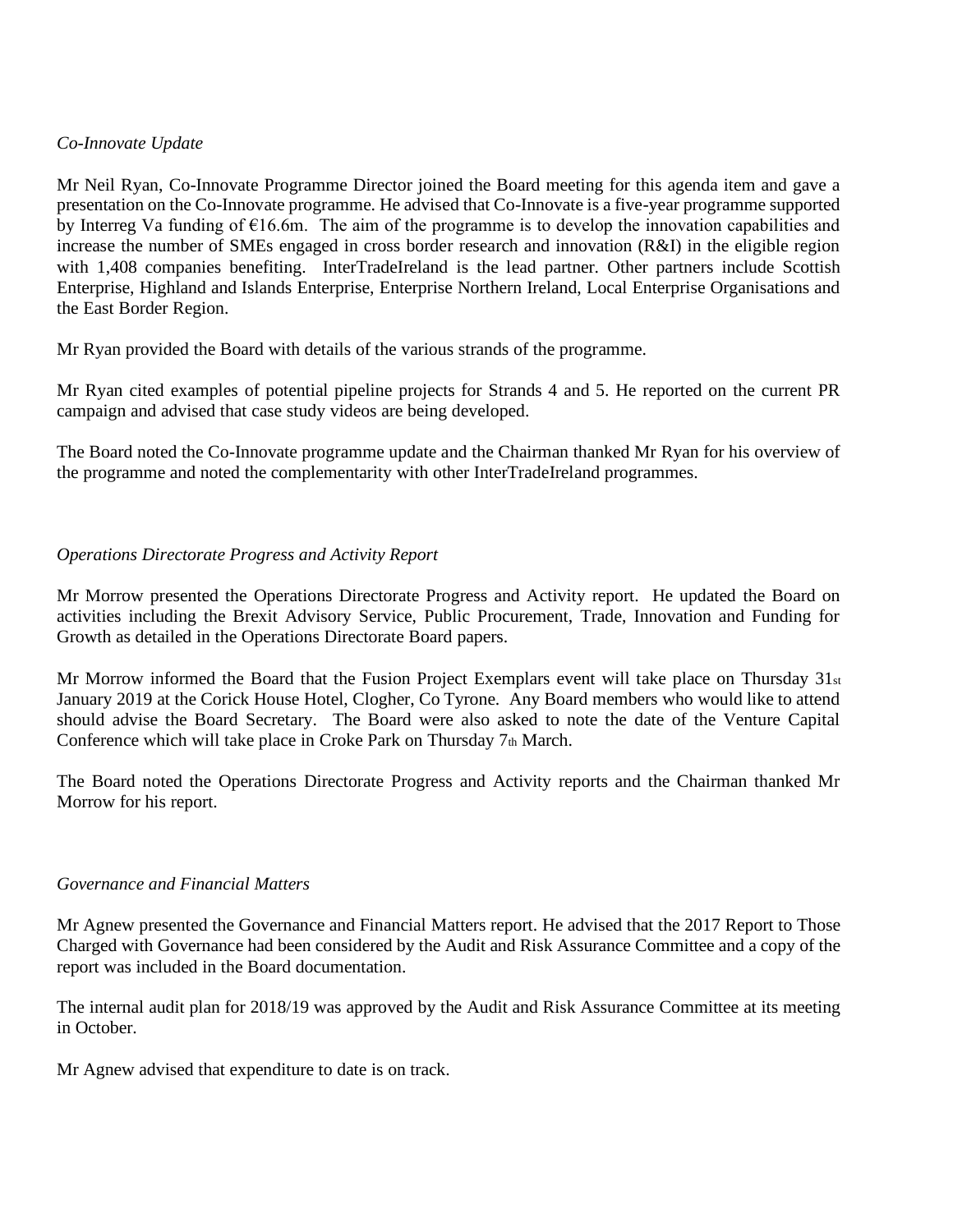The Board were informed that the 2017 and 2018 Business Plans have yet to be approved and guidance remains outstanding for the 2018 and 2019 Plans. DfE has not yet agreed the 2019 funding, which will be allocated from its 2019/2020 financial budget. Mr Agnew reported that the Body has submitted a bid to the DfE December monitoring exercise and was awaiting a response.

The Board noted the Governance and Financial Matters report and the Report to Those Charged with Governance. The Chairman thanked Mr Agnew for his report.

## *Tenders and Variations to Letters of Offer/Appointment*

The Board approved Mr Agnew's request to extend the current Go-2-Tender Phase 7 Managing Agent contract for a five-month period from 1st August to 31st December 2019.

The Board approved the request to amend a clause and contract milestones to the letter of appointment to the lead partner of the All Island Innovation Programme. Mr Agnew advised that the revisions will not result in any additional spend but will streamline the payment process and enhance cross border co-ordination between the University partners.

### *Communications Update*

Mr Agnew advised of the widespread PR activities this month including the extensive coverage of the InterTradeIreland Q3 2018 Business Monitor. This coverage is also contributing to the wider awareness of our supports and services with the performance metrics for our brand awareness particularly high.

The Board were asked to note the upcoming InterTradeIreland events listed in the Communications Board paper.

The Board noted the Communications update and the Chairman thanked Mr Agnew for his report.

### *Brexit Update*

Mr Gough gave a brief update on Brexit activities.

### *Business Plan Budget Variance and Milestone Exception Report*

Ms Kinver presented the Business Plan Commentary Report. She reported that all other minor variances relate to timing issues and will be addressed in the coming months.

The Chairman thanked Ms Kinver for her report and the Board noted the Business Plan Budget Variance and Milestone Exception Report.